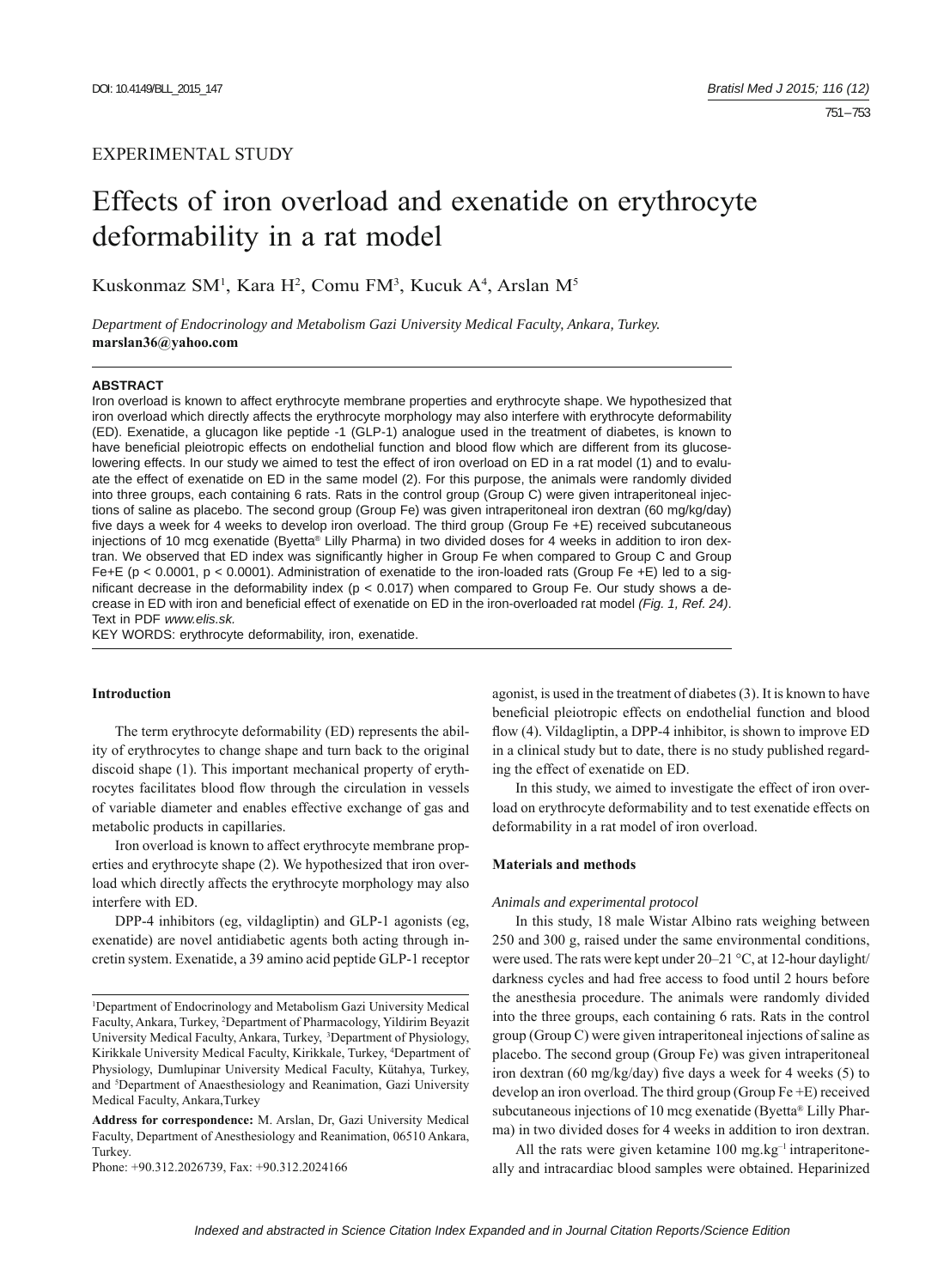751 – 753



**Fig. 1. Erythrocyte deformability values of the groups. Each bar represents the mean**  $\pm$  **sd. \* p < 0.05 compared to the Group C, + \* p < 0.05 compared to the Group Fe.**

total blood samples were used to prepare erythrocyte packs. Deformability measurements were done using erythrocyte suspensions with 5 % hematocrit in phosphate buffered saline (PBS) buffer.

#### *Deformability measurements*

Blood samples were taken carefully and analyzed immediately to avoid hemolysis. Collected blood was centrifuged at 1000 rpm for ten minutes. After removing the serum and buffy coat on erythrocytes, isotonic PBS buffer was added to collapse erythrocytes, and this mixture was centrifuged at 1000 rpm for ten minutes. Liquid on the upper surface was discarded. The mixture was washed three times to obtain pure red cell packs. A suspension of 5 % hematocrit was prepared by mixing the red cells with PBS buffer. The suspension was used for the measurement of deformability. Collection and deformability measurements of erythrocytes were done at 22 °C.

The constant-current filtrometer system was used for measurement of erythrocyte deformability. Samples were prepared as 10 ml of erythrocyte suspension and PBS buffer. The flow rate was held constant at 1.5 ml/min with an infusion pump. The 28-mm nucleoporin polycabonate filter with a 5 μm-pore diameter was used. The pressure changes during the passage of erythrocytes through the filter were detected by a pressure transducer and the data were transferred to a computer with the help of MP 30 data equation systems (Biopac Systems Inc, Commat, USA). Pressure changes are measured various times to calculate the necessary values via computer programs. A pressure calibration of the system was performed each time before measuring the samples. First the buffer (PT) and then the erythrocytes (PE) were passed through from the filtration system and the changes in pressure were measured. The relative refractory period (Rrel) was calculated by relating the pressure value of erythrocyte suspension to that of the buffer. Increase in Rrel was interpreted as a decrease in erythrocyte deformability, while the deformability index is inversely proportional to the capability of cells to change and restore their shape (6, 7).

## *Statistical analysis*

Statistical Package for the Social Sciences (version 20.0, SPSS, Chicago, IL, USA) was used for statistical analysis. Erythrocyte deformability was assessed by using Kruskal–Wallis test. Bonferroni adjusted Mann–Whitney U test was used after significant Kruskal–Wallis to determine which group differs from the other. Results were expressed as mean $\pm$  standard deviation (Mean  $\pm$  SD). Statistical significance was set at a p value  $< 0.05$ 

#### **Results**

Erythrocyte deformability index was significantly higher in Group Fe when compared to Group C and Group Fe+E ( $p$  < 0.0001,  $p < 0.0001$ ) (Fig. 1). Administration of exenatide to the iron-loaded rats (Group Fe  $+E$ ) led to a significant decrease in the deformability index  $(p < 0.017)$  when compared to Group Fe.

## **Discussion**

ED is a function of red cell geometry (1), viscosity of intracellular fluid  $(2)$ , and erythrocyte membrane  $(3, 8)$ . Changes in ED are expressed by the deformability index which is inversely proportional to the capability of cells to change and restore their shape.

Iron overload is known to be associated with many pathological conditions, including liver and heart disease, neurodegenerative disorders, diabetes, and heart failure, (e.g. (9)). Iron loading is shown to increase vascular oxidative stress and interfere with the vasodilatatory response (10–12). Chronic iron overload is associated with an increased incidence of ischemic cardiovascular events, which is supposed to be related to iron-induced vascular dysfunction (13, 14).

Iron overload affects erythrocyte morphology. Erythrocytes lose their normal discoid shape and exhibit pointed extensions with large membrane pores (2).

Studies with electron microscopy showed various iron-induced morphological changes in erythrocytes. Lipinski et al, showed that the addition of iron to platelet-poor plasma induces formation of dense matted fibrin deposits, which is different from the typical net-like appearance of fibrin  $(15)$ . The authors explained this change in morphology of fibrin by hydroxyl radical formation and suggested that ferric ions cause hydroxyl radical formation, and this in turn causes polypeptide unfolding and scrambled refolding. Similar phenomenon is also observed in hemochromatosis, a disease with natural overload (16). Red blood cells in hereditary hemochromatosis patients exhibit different membrane properties with aggregated and enlarged intramembrane particles (16). They have a greater axial ratio and a different ultrastructure (16). In this study, we demonstrated a significant decrease in ED of erythrocytes from iron-overloaded rats when compared to controls. In addition to inflammation and endothelial dysfunction, iron overload has a direct effect on ED, probably through changes induced in membrane properties. This effect may contribute to the increased incidence of cardiovascular events in disease states associated with iron overload.

GLP-1 is one of the incretin hormones which are secreted from the gut upon interaction with nutrients to regulate glucose